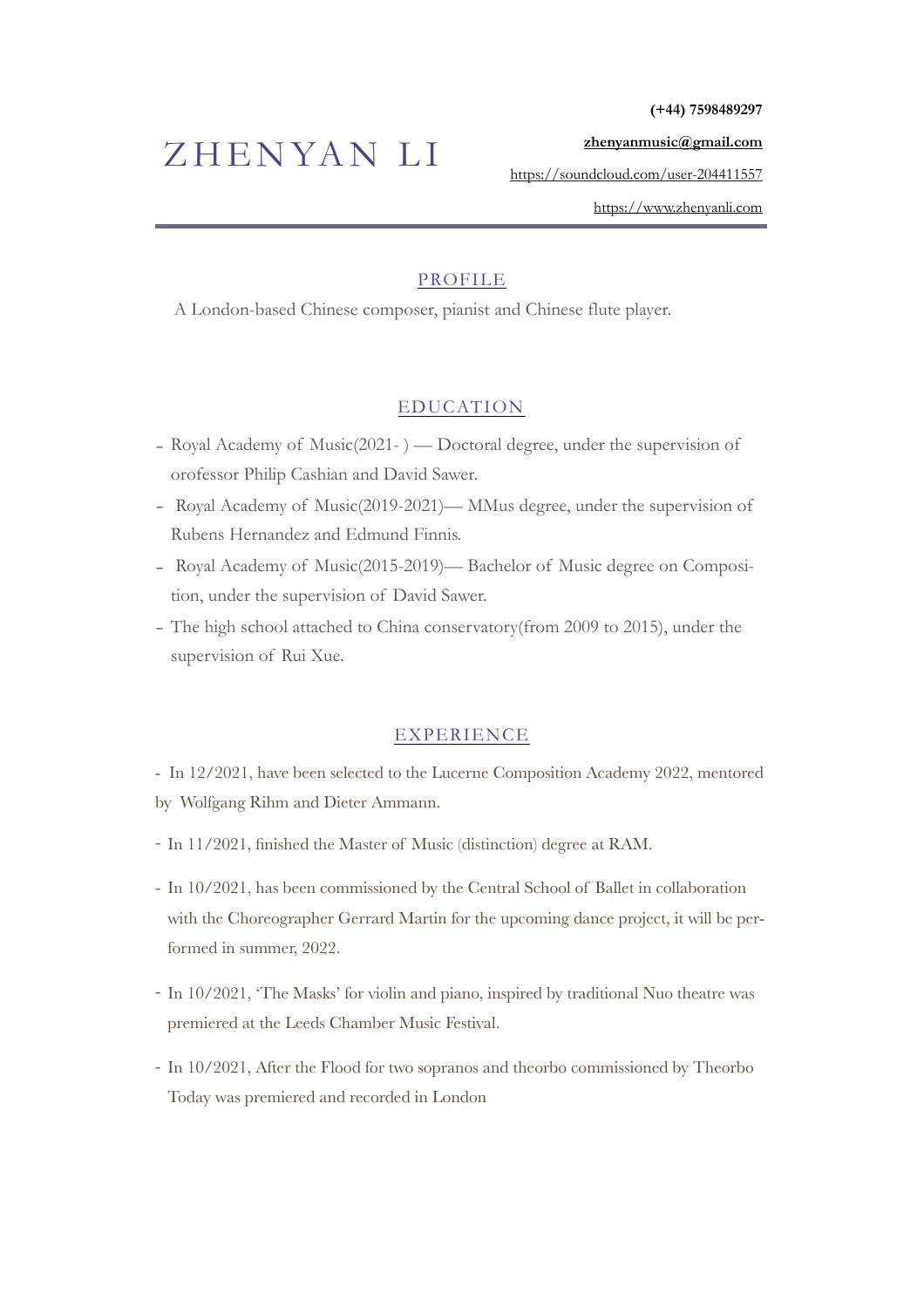(+44) 7598489297

[zhenyanmusic@gmail.com](mailto:zhenyanmusic@gmail.com)

## ZHENYAN LI

<https://soundcloud.com/user-204411557>

<https://www.zhenyanli.com>

- *-* In 09/2021, 'Masks' for three violas commissioned by Trio Estatico was recorded at the Cité de la Musique in Paris.
- *-* In 09/2021, has been commissioned by Psappha ensemble to write a piece for Hardanger Fiddle, it will be recorded in August 2022.
- *-* In 09/2021, curated her first concert '*The play*戏*: After the Flood*' in collaboration with BBC 4 producer Emma Harding and percussionist Beibei Wang.
- *-* In 09/2021, has been commissioned by the Royal Academy of Music to write a piece for large ensemble, conducted, it will be by conducted by Jessica Cottis and premiered in February, 2022.
- *-* In 07/2021, has officially joined SOAS University of London and London Chinese opera studio as Chinese flute player and tutor.
- In 10/2020, composed the music for London Film School 's film *'Drunken Boat',* collaborating with the director Xueqi Wang.
- In 03/2020, *'Glimmering' for ensemble* have been commissioned by Barcelona Modern Ensemble, leading by the composer Alberto Posadas.(Premiere has been postponed due to coronavirus.)
- During 2019 and 2020, composed opera duet *'Here nor There'* and RAO opera scene project *'Cummings & Goerings'* in collaboration the librettist Sam Redway.(Premiere has been postponed due to coronavirus.)
- In 12/2019, has been selected to Gonggeng Academy composition workshop in China, leading by the composer Qigang Chen.
- In 05/2019, by collaborating with the poet David Alfred, *'Bracelets'* was performed in Leeds Lieder Festival and was selected in 'The art song platform' by University of Goldsmiths.
- During 2018 and 2019, composed the music for architect Lingge Yang's film '*Beyond Boundaries' and 'View Cones'* which was exhibited in Architecture Association and Victoria & Albert Museum.